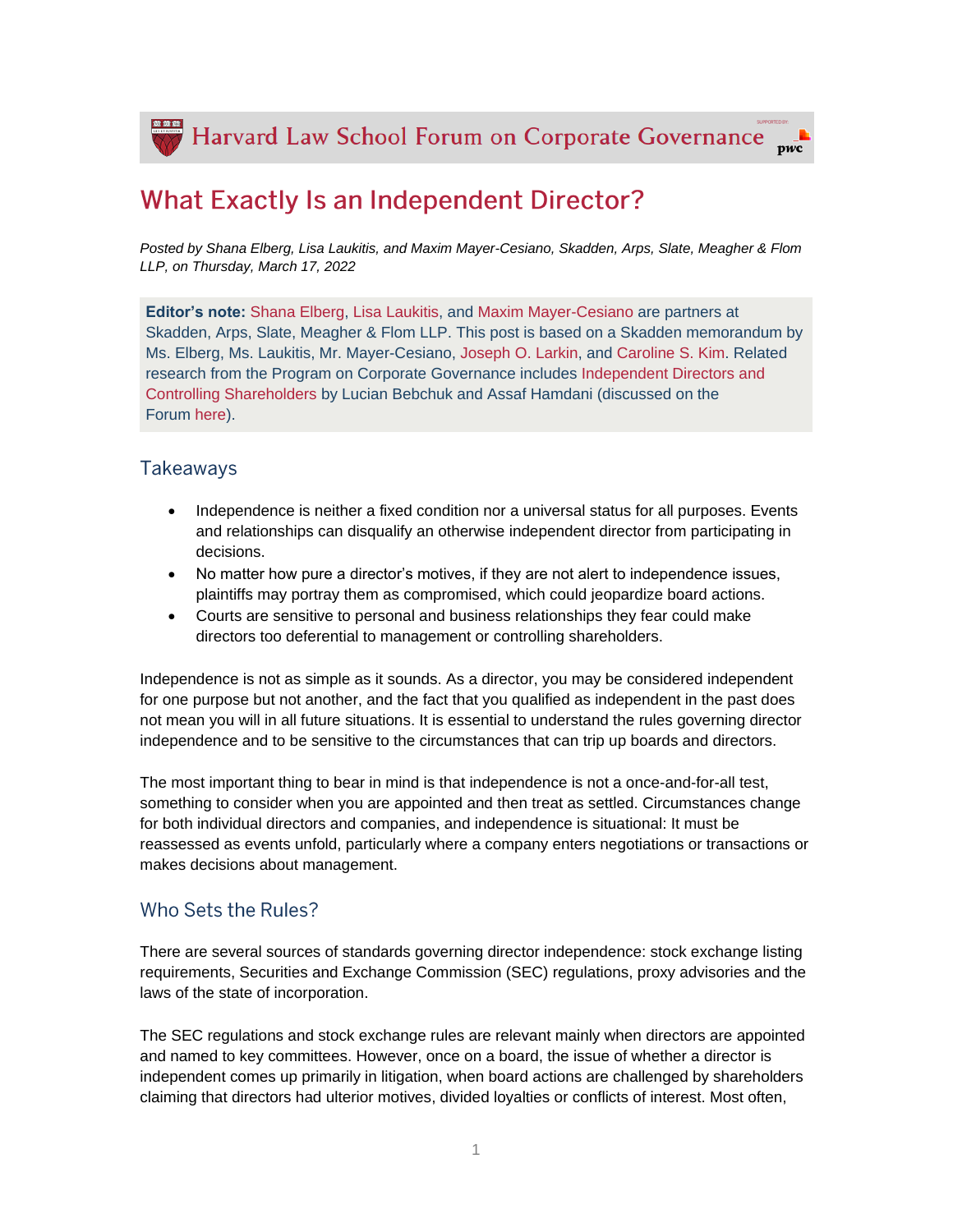these cases are heard in the courts of Delaware, where more than two-thirds of Fortune 500 companies are incorporated.

**Stock exchange rules.** Both the New York Stock Exchange and Nasdaq require that listed company boards have a majority of independent directors, and each exchange sets criteria. The focus is on independence from management so directors can exercise autonomous judgment. To qualify as independent for this purpose, directors cannot hold management positions at the company, its parents or subsidiaries, and former executives are not considered independent for three years after their departures. Other rules are meant to ensure that independent directors are not overly reliant on the company financially. For example, a director does not qualify as independent if they or their families received more than \$120,000 in compensation from the company in any 12-month period in the prior three years. These standards make sense, since their purpose is to ensure that board members act at an arm's length from management and controlling influences.

Directors also need to keep in mind that proxy advisory firms sometimes apply more stringent independence tests than the stock exchanges. A proxy advisor may not consider a director nominee independent and may recommend that shareholders not vote for that nominee, even if the person is deemed independent under the stock exchange standards.

**Delaware law.** Delaware law, by contrast, is much more situation-specific and has focused on ensuring directors remain free of conflicts during particular board actions.

Much of the relevant Delaware law governing director independence has evolved through litigation over transactions involving an insider or controlling shareholder, where approval by independent outside directors is required. These situations can place directors' conduct under a microscope. And, no matter how pure a director's motives and how dedicated they are to doing the right thing, if not alert to established guidelines on independence and not considering them on an ongoing basis, they may set themselves up to be attacked by plaintiffs as compromised and conflicted. They could also face personal liability for their role in board actions if they are ultimately found to have breached their fiduciary duties.

One decision referred to a controlling shareholder "as the 800-pound gorilla whose urgent hunger for the rest of the bananas is likely to frighten less powerful primates like putatively independent directors who might well have been hand-picked by the gorilla (and who at the very least owed their seats on the board to his support)."

## Situations That Can Cast Doubt on Directors' Independence

Few shareholder lawsuits go all the way through a trial. As a consequence, much of the law governing director conduct stems from rulings made in the early stages of litigation, where judges are not evaluating both sides' evidence but must accept the plaintiffs' allegations as true. That is, the court is only considering whether the facts the plaintiffs allege would be sufficient to undermine the directors' independence if proven at trial.

Even if the matter is ultimately resolved favorably for the directors, being named as a defendant in a shareholder suit is not ideal. Using news reports and corporate records demands, plaintiffs can ― and regularly do ― frame detailed allegations that portray board decisions as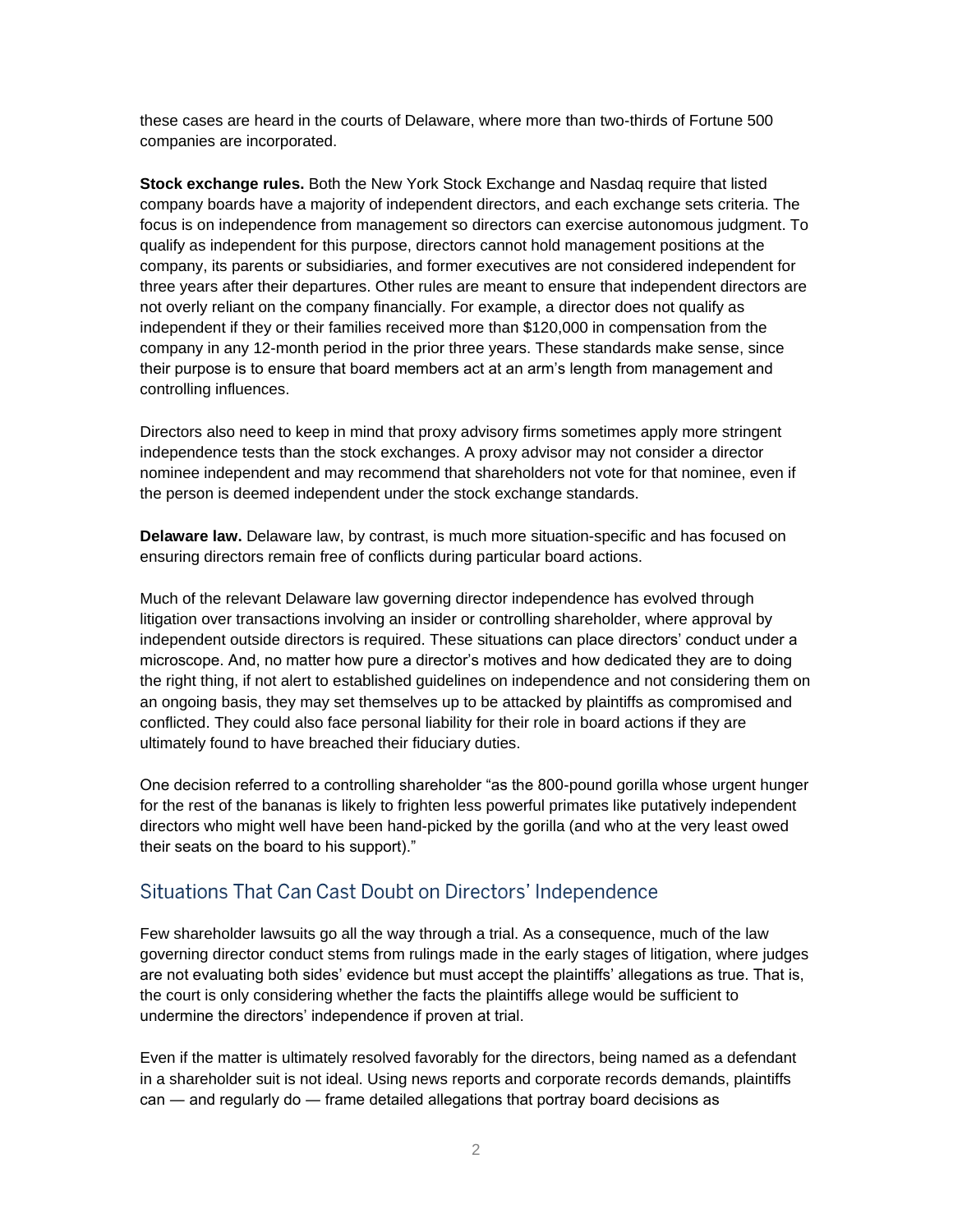compromised due to conflicts of interest or divided loyalties. You do not want to provide anyone ammunition by doing something that could be misconstrued as conflicted.

**Self-interest.** Cases involving conflict due to self-interest are relatively straightforward. For example, in one case, directors refused at the last minute to execute a restructuring agreement for their company unless it included a broad release and indemnity for the directors and majority shareholder. When a shareholder sued the directors for breach of fiduciary loyalty, a court refused to dismiss the case on the pleadings. (A possible solution: Leave the decision about the releases to newly-appointed independent directors who were not involved in the actions that gave rise to the claims and who are not defendants.)

**Relationships with interested parties.** Less obvious examples of potential conflicts involve multidimensional relationships between outside directors and interested parties ― typically management or large shareholders.

Delaware courts have repeatedly focused on ongoing business and personal ties that could make it hard in practice for nominally independent directors to exercise truly independent judgment in the company's interest. Plaintiff's lawyers are adept at mustering details to make it appear that outside directors are so cozy with management or a controlling shareholder that they are not independent.

Several leading cases involve a CEO, board chair or controlling shareholder alleged to be on both sides of a transaction ― where the director's company acquired a company in which the insider had a sizeable stake, for example. Other cases are styled as shareholder derivative suits, where the plaintiffs, suing in the company's name, argue that the board should have sued management for some action or failing. Relationships between directors and management typically are front and center in such litigation.

For veterans of the business and financial world, some of the ties courts have cited as undermining independence may seem routine and harmless. For example, the independence of venture investors on public company boards has been challenged because their ties to management are valuable in their own businesses.

- In one case, an outside director was a partner in a venture capital firm that invested in a sector where the company regularly made acquisitions, and the director also served on the board and was an investor in another business that was dependent on the company for an important approval. A court said the director might be reluctant to disagree with management for fear of losing his board seat.
- In another case, a court said that outside directors might not be independent of the founder and controlling shareholder where their venture capital firm invested in the company early on and held shared investments with the founder. Venture capitalists "compete to fund the best entrepreneurs," the court noted, adding that, while "[t]here is nothing wrong with that, these relationships can give rise to human motivations compromising the participants' ability to act impartially toward each other… ."
- Where directors have been named to several boards by the same interested party or shareholder, that has raised red flags for some courts and other observers: In a 2021 case involving a special purpose acquisition company (SPAC), the court noted that most of the outside directors had served on at least five other SPACs formed by the same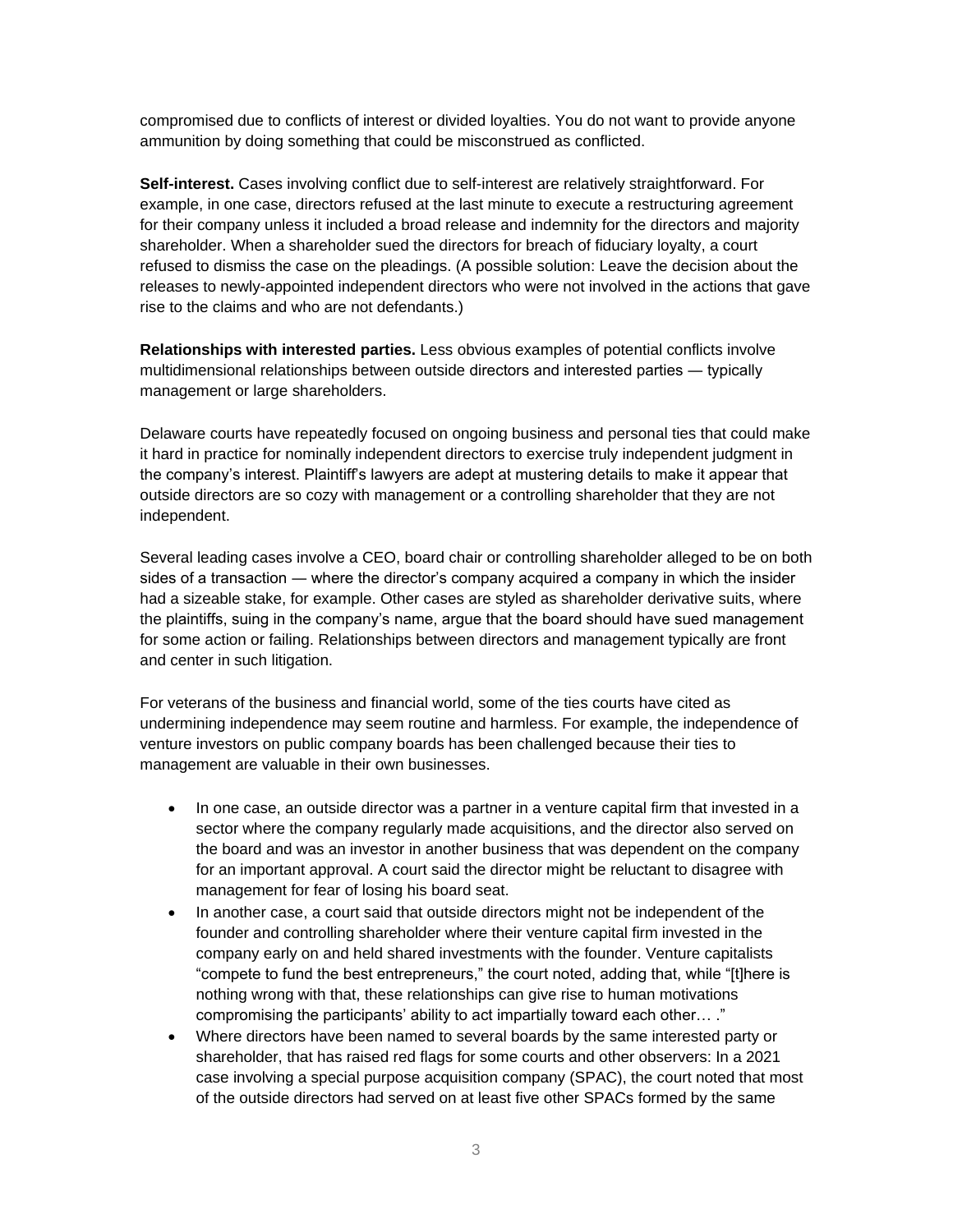sponsor, which the court said could suggest the directors might expect future board appointments. In addition, the sponsor had granted the directors founders' stock, the value of which would rise no matter what deal was consummated, while common shareholders would only benefit from a sound, well-priced acquisition.

- Similarly, where members of a special committee evaluated the acquisition of a business controlled by their company's chair, a court noted that one outside director had served on the boards of four companies controlled by the chair over two decades. Two other members of the special committee had also served as directors of other companies the chair controlled.
- A recent law review article noted that a group of 15 directors had served on 252 boards of bankrupt companies which were represented disproportionately by two law firms. The authors argued that such repeat players suffer from "structural bias," favoring the release of claims.

Directors should be mindful that serving on the board of a company with a long-time board chair, founder or controlling shareholder may give rise to scrutiny of transactions involving that person. Delaware judges have been attuned to the personal dynamics at such companies. Several decisions have cited newspaper and magazine articles portraying larger-than-life personalities. Reports that CEOs or chairs have a history of retribution against directors who opposed them have also been cited. For example:

- Where for five consecutive years, shareholders had voted against a compensation committee's recommendations for executive pay, and a majority of noninterested shareholders repeatedly withheld their votes for the committee members who approved the pay packages, a Delaware court concluded that "the only reason these directors have not been forced to resign is [the CEO's] continuing support." That support could suggest the committee members were beholden to the CEO, the court said.
- In particularly colorful language, one decision referred to a controlling shareholder "as the 800-pound gorilla whose urgent hunger for the rest of the bananas is likely to frighten less powerful primates like putatively independent directors who might well have been hand-picked by the gorilla (and who at the very least owed their seats on the board to his support)."

Finally, personal interactions that might seem innocent and routine to successful business people, such as shared charitable interests and personal favors, may be fodder in litigation where director independence is at issue:

- The independence of two outside directors on a special committee was called into question where the company chair was a longtime member of the board at his alma mater alongside two of his company's directors, and he had donated tens of millions of dollars to the college, including large sums while one director held a senior administrative position at the school. The chair also arranged a private museum tour in London for the wife and daughter of one of the directors while the special committee was evaluating the transaction with him.
- An outside director who, with her husband, owned a small private plane with the company's controlling shareholder and former CEO, whose actions the board had approved, was likely too close to the CEO to be considered independent, the Delaware Supreme Court held. "Co-ownership of a private plane involves a partnership in a